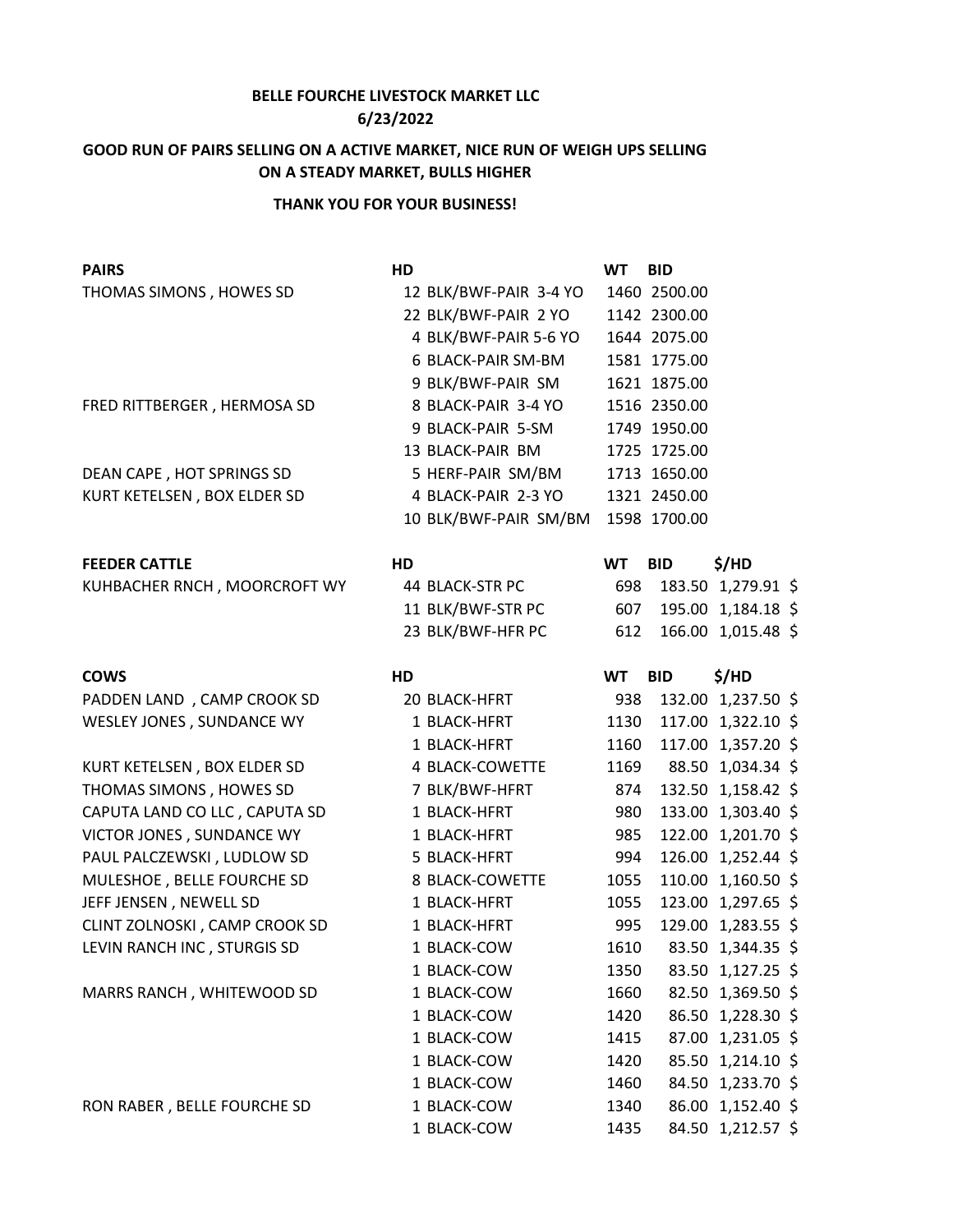| OJ RANCH, REVA SD                 | 1 BWF-COW      | 1480 |       | 81.50 1,206.20 \$ |
|-----------------------------------|----------------|------|-------|-------------------|
| <b>GLENN MATERI, UPTON WY</b>     | 1 BWF-COW      | 1440 |       | 87.50 1,260.00 \$ |
|                                   | 1 BLACK-COW    | 1300 |       | 87.50 1,137.50 \$ |
|                                   | 1 BLACK-COW    | 1575 |       | 87.50 1,378.12 \$ |
|                                   | 1 BLACK-COW    | 1380 |       | 85.50 1,179.90 \$ |
|                                   | 1 BWF-COW      | 1425 |       | 85.50 1,218.37 \$ |
| ZANE VERHULST, REVA SD            | 1 RED-COW      | 1680 |       | 86.50 1,453.20 \$ |
|                                   | 1 RED-COW      | 1305 |       | 88.50 1,154.92 \$ |
| FRED RITTBERGER, HERMOSA SD       | 1 BLACK-COW    | 1325 | 81.00 | 1,073.25 \$       |
| DAVE MOLINE, ALADDIN WY           | 1 BWF-COW      | 1625 |       | 86.00 1,397.50 \$ |
|                                   | 1 BWF-COW      | 1765 |       | 86.00 1,517.90 \$ |
|                                   | 1 BLACK-COW    | 1710 |       | 87.00 1,487.70 \$ |
|                                   | 3 BLK/BWF-COW  | 1637 |       | 84.50 1,382.98 \$ |
| TREY HORMAN, BELLE FOURCHE SD     | 1 BLACK-COW    | 1530 |       | 85.50 1,308.15 \$ |
| ANDREW CATHEY, HAMMOND MT         | 5 BLK/BWF-COW  | 1679 |       | 88.00 1,477.52 \$ |
| WAITE RANCH LLP, BELLE FOURCHE SD | 1 BWF-COW      | 1630 |       | 86.00 1,401.80 \$ |
| TAYLOR VROMAN, BUFFALO SD         | 1 RED-COW      | 1310 |       | 85.00 1,113.50 \$ |
|                                   | 1 BLACK-COW    | 1520 |       | 87.50 1,330.00 \$ |
| BRUCE RANCH INC, NEWCASTLE WY     | 1 BLACK-COW    | 1605 |       | 87.00 1,396.35 \$ |
| TATE THYBO, BELLE FOURCHE SD      | 1 BLACK-COW    | 1500 |       | 82.00 1,230.00 \$ |
| MULESHOE, BELLE FOURCHE SD        | 6 BLK/BWF-COW  | 1357 |       | 87.00 1,180.30 \$ |
| PAUL PALCZEWSKI, LUDLOW SD        | 15 BLK/BWF-COW | 1441 |       | 86.50 1,246.46 \$ |
|                                   | 3 BLACK-COW    | 1523 |       | 86.00 1,310.06 \$ |
|                                   | 1 BLACK-COW    | 1400 |       | 86.00 1,204.00 \$ |
| JUSTIN PIHL, BUFFALO SD           | 1 BLACK-COW    | 1325 |       | 87.00 1,152.75 \$ |
| JIM KLEIN, DELL RAPIDS SD         | 1 BLACK-COW    | 1425 |       | 84.50 1,204.12 \$ |
|                                   | 1 BLACK-COW    | 1595 |       | 85.50 1,363.72 \$ |
| VICTOR JONES, SUNDANCE WY         | 4 BLACK-COW    | 1508 |       | 87.00 1,311.52 \$ |
|                                   | 2 BLACK-COW    | 1303 |       | 81.00 1,055.02 \$ |
| RANDY L OR LAURA FOX, NEWELL SD   | 3 HERF-COW     | 1620 |       | 85.00 1,377.00 \$ |
|                                   | 4 HERF-COW     | 1551 |       | 78.50 1,217.73 \$ |
| CLARK BLAKE, BELLE FOURCHE SD     | 3 BLACK-COW    | 1520 |       | 87.00 1,322.40 \$ |
|                                   | 1 BLACK-COW    | 1760 |       | 84.50 1,487.20 \$ |
|                                   | 3 BLACK-COW    | 1462 |       | 83.50 1,220.49 \$ |
| CHUCK CRAGO, BELLE FOURCHE SD     | 6 BLACK-COW    | 1618 |       | 88.00 1,423.40 \$ |
|                                   | 1 BLACK-COW    | 1510 |       | 84.50 1,275.95 \$ |
| THOMAS SIMONS, HOWES SD           | 1 BLACK-COW    | 1670 |       | 86.50 1,444.55 \$ |
|                                   | 1 BLACK-COW    | 1585 |       | 86.50 1,371.02 \$ |
| ELLSBURY RANCH LLC, SUNDANCE WY   | 1 BLACK-COW    | 1335 |       | 87.50 1,168.12 \$ |
|                                   | 1 BLACK-COW    | 1625 |       | 87.50 1,421.87 \$ |
| KURT KETELSEN, BOX ELDER SD       | 5 BLACK-COW    | 1422 |       | 88.00 1,251.36 \$ |
|                                   | 1 BLACK-COW    | 1515 |       | 88.50 1,340.77 \$ |
|                                   | 1 BLACK-COW    | 1445 |       | 85.50 1,235.47 \$ |
|                                   | 1 BLACK-COW    | 1665 |       | 87.50 1,456.87 \$ |
| RON JENSON, RALPH SD              | 1 BLACK-COW    | 1510 |       | 85.50 1,291.05 \$ |
|                                   | 1 BLACK-COW    | 1515 |       | 84.50 1,280.17 \$ |
|                                   | 1 BLACK-COW    | 1535 |       | 87.00 1,335.45 \$ |